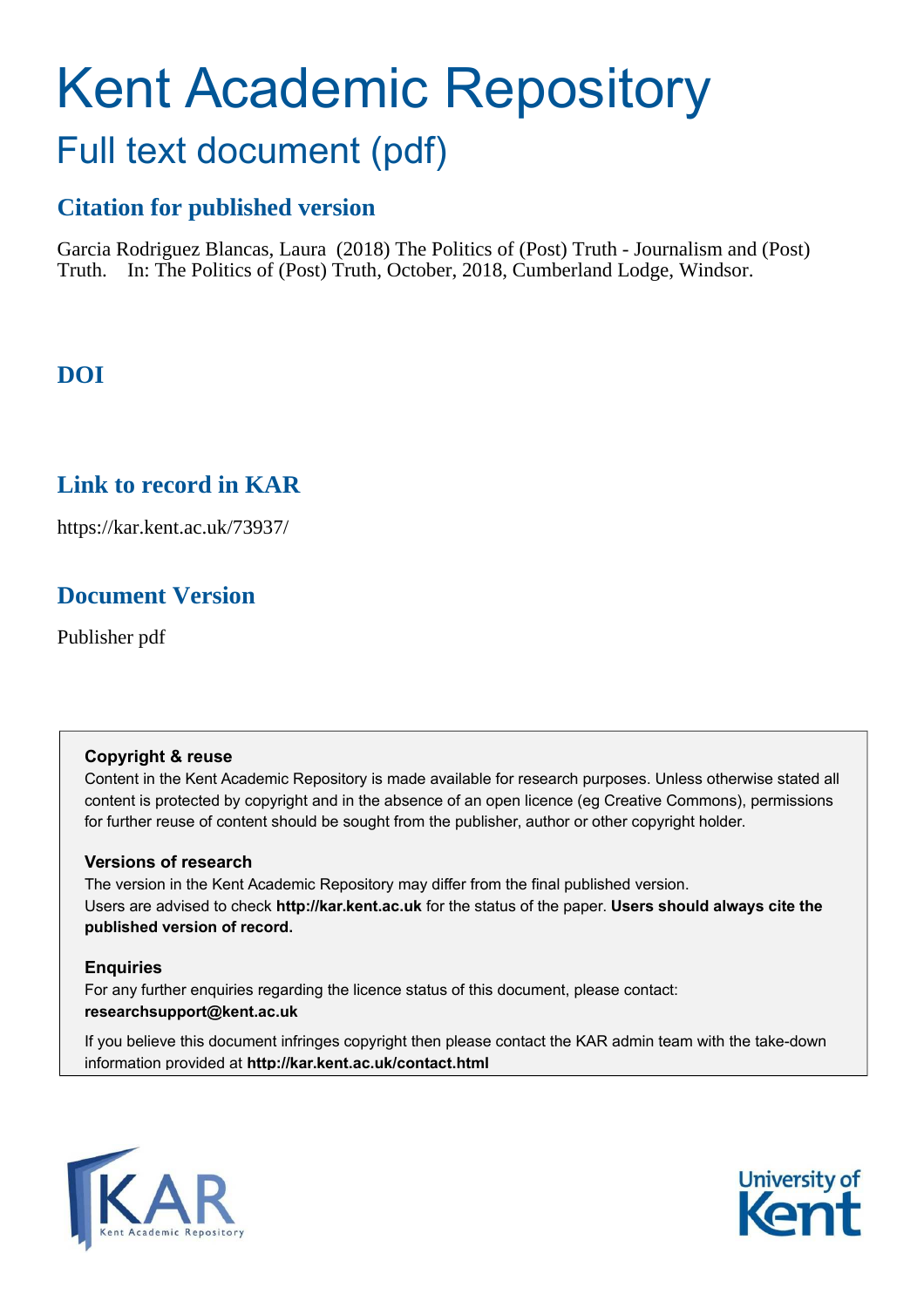

*The Politics of (Post) Truth* 

## **Journalism and (Post) Truth**

Journalism and journalists sit at the intersection between politics, facts and truth. Reporters are taught to use facts to make an argument, to let the facts do the talking. But what happens when just the facts aren't enough? Lucas Greaves, author of *[Deciding What's True: The Rise](https://www.amazon.com/dp/B01I8S3ZD4/ref=dp-kindle-redirect?_encoding=UTF8&btkr=1) of Political [Fact-Checking in American Journalism](https://www.amazon.com/dp/B01I8S3ZD4/ref=dp-kindle-redirect?_encoding=UTF8&btkr=1)*, describes how this can be less straightforward than it looks:

*'Fact-checkers very much want to reject the tradition of "he said, she said" reporting...but at the same time, facts are slippery things so we have to recognise that people aren't always going to agree with their conclusions.'*

Fac[t](https://www.theguardian.com/books/2017/may/19/post-truth-matthew-dancona-evan-davis-reiews) themselves exist in what [Matthew D'Ancona](https://www.theguardian.com/books/2017/may/19/post-truth-matthew-dancona-evan-davis-reiews) calls 'incommensurable realities' where 'prudent conduct consists in choosing sides rather than evaluating evidence'. People choose sides and therefore the facts that are aligned with it. The most common link between this new (post) truth world order and journalism are 'fake news', and 'alternative facts'.

But how did this level of misinformation creep its way into the media? Heather Bryan outlined the challenges for newsrooms in an article for NiemanLab: media organisations have to 'to identify sophisticated manipulations, educate audiences without inducing apathy and deepening mistrust, and keep the growth of this technology from casting doubt on legitimate and truthful stories.'

The media itself has helped to establish a narrative that 'fake news' is the product of clever algorithms manipulated by computer hackers locked away in a random basement; however, scientists disagree. An [MIT study from 2018](https://www.mediapost.com/publications/article/315815/) proved that 'false news spreads more than the truth because humans, not robots, are more likely to spread it'. We spread what we share. And we share it mostly online.

However, according to the Reuters Institute for the Study of Journalism, the use of social media for news has started to fall in a number of key markets after years of continuous growth. Regardless of our chosen platform to interact with real and fake news sites, our trust relationship with the media as a concept has suffered in the process.

The [Edelman trust barometer](https://www.edelman.com/trust-barometer/) 'found that large portions of the audience are cutting back on or abandoning news entirely'. As the LSE's Charlie Beckett put it as early as 2008[:](https://eprints.lse.ac.uk/78431/) 'Trust is a [relationship, not a fact](https://eprints.lse.ac.uk/78431/)'. Relationships require constant effort to be upheld and cannot be taken for granted. Where did we start losing people's trust? Tech giants changed how traditional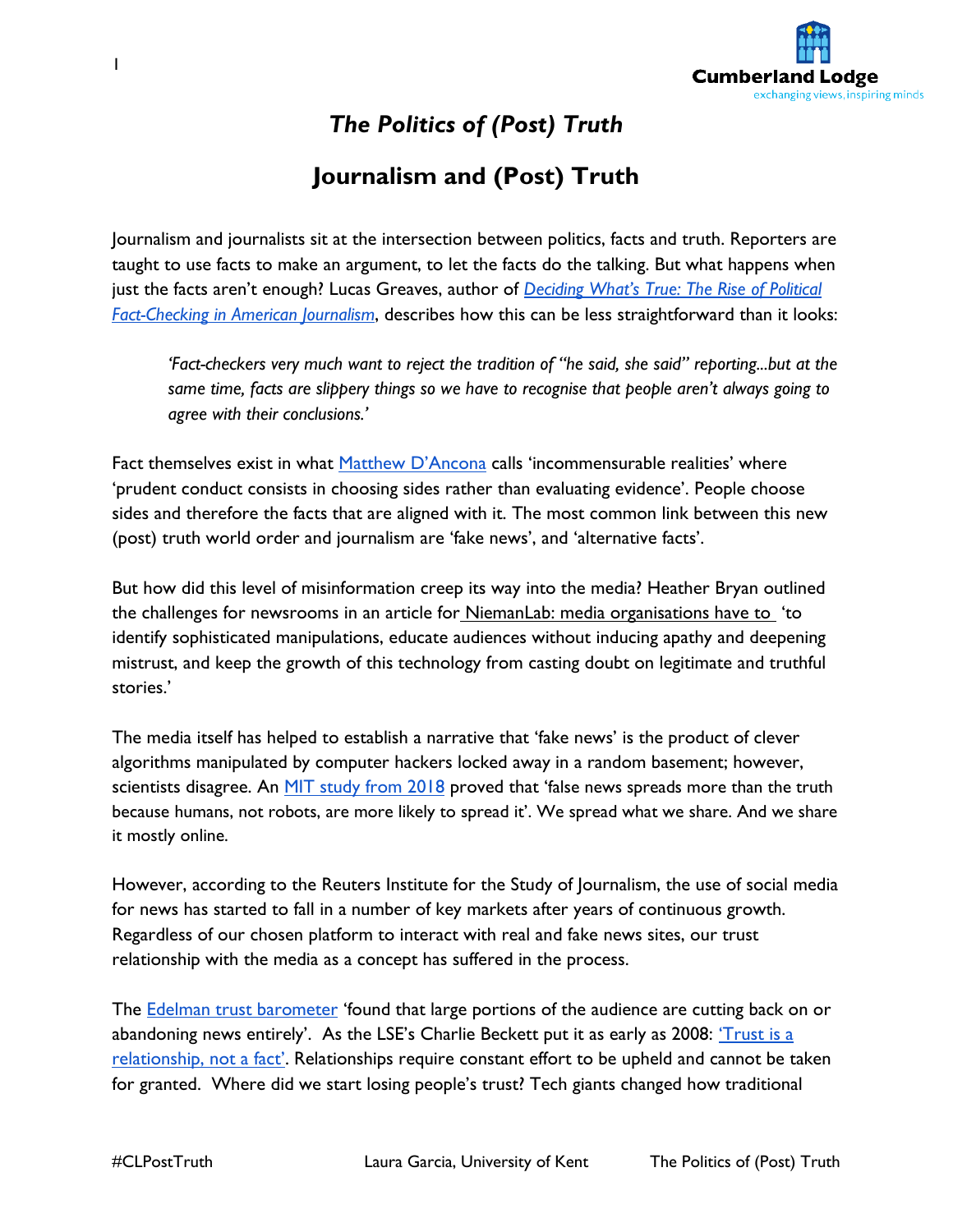

media takes in revenue from advertising, and no one seems to have found a new solid way of profitably making news. According to the *Press Gazette* almos[t 200 local papers closed across](https://www.pressgazette.co.uk/new-research-some-198-uk-local-newspapers-have-closed-since-2005/)  [the UK between 2005 and 2016.](https://www.pressgazette.co.uk/new-research-some-198-uk-local-newspapers-have-closed-since-2005/)

Money isn't their only problem: diversity is also an issue. People don't trust media organisations that they don't feel represent them -especially if that feeling is linked to distrust in certain segments of the political elite. No wonder that the perception of collusion between government and the media is particularly acute during elections.

Journalists the world over have decided to fight misinformation with fact-checking. As early as 200[9, Politifact won the Pulitzer Prize for National Reporting](https://www.politifact.com/truth-o-meter/article/2009/apr/20/politifact-wins-pulitzer/) for their fact-checking coverage of the 2008 election. In the UK, **FullFact**[, Channel 4](https://www.channel4.com/news/factcheck) and the **BBC** have all launched fact-checking initiatives. The **BBC** has funded 150 new local democracy reporters to work in other news organisations across the UK to try and foster accountability at a local level. Cardiff University has established [a centre](http://www.communityjournalism.co.uk/) to train and support community and local news.

In the case of the Mexican presidential elections in July of this year[, VerificadoMX](https://twitter.com/VerificadoMX) brought together 70+ news organisations, including Al Jazeera in Spanish, set up a Whatsapp service where people could message in a story and the team would reply whether it was true or false. They used these stories to build a comprehensive database online that anybody could consult[.](https://twitter.com/comprova)  [Comprova,](https://twitter.com/comprova) in Brazil, is copying this model ahead of their own elections. Even the UN has got involved. They recently released [a manual with steps and tips](http://unesdoc.unesco.org/images/0026/002655/265552E.pdf) on how to fight what they call 'our current information disorder'.

Nevertheless quality journalism has a history of survival. Why? Professor Jackie Harrison from [the University of Sheffield](https://theconversation.com/fake-news-has-always-existed-but-quality-journalism-has-a-history-of-survival-95615) argues that the public, according to most audience surveys, 'persistently value accurate, sincere and objective news – news that they believe displays editorial integrity'. Here's hoping journalism cracks the business model so that journalism with 'editorial integrity' survives long enough to re-establish our trust relationship with our audience.

#### **Laura Garcia**

Lecturer in Television and Multimedia Journalism and PhD Candidate, University of Kent [L.Garcia@kent.ac.uk](mailto:L.Garcia@kent.ac.uk)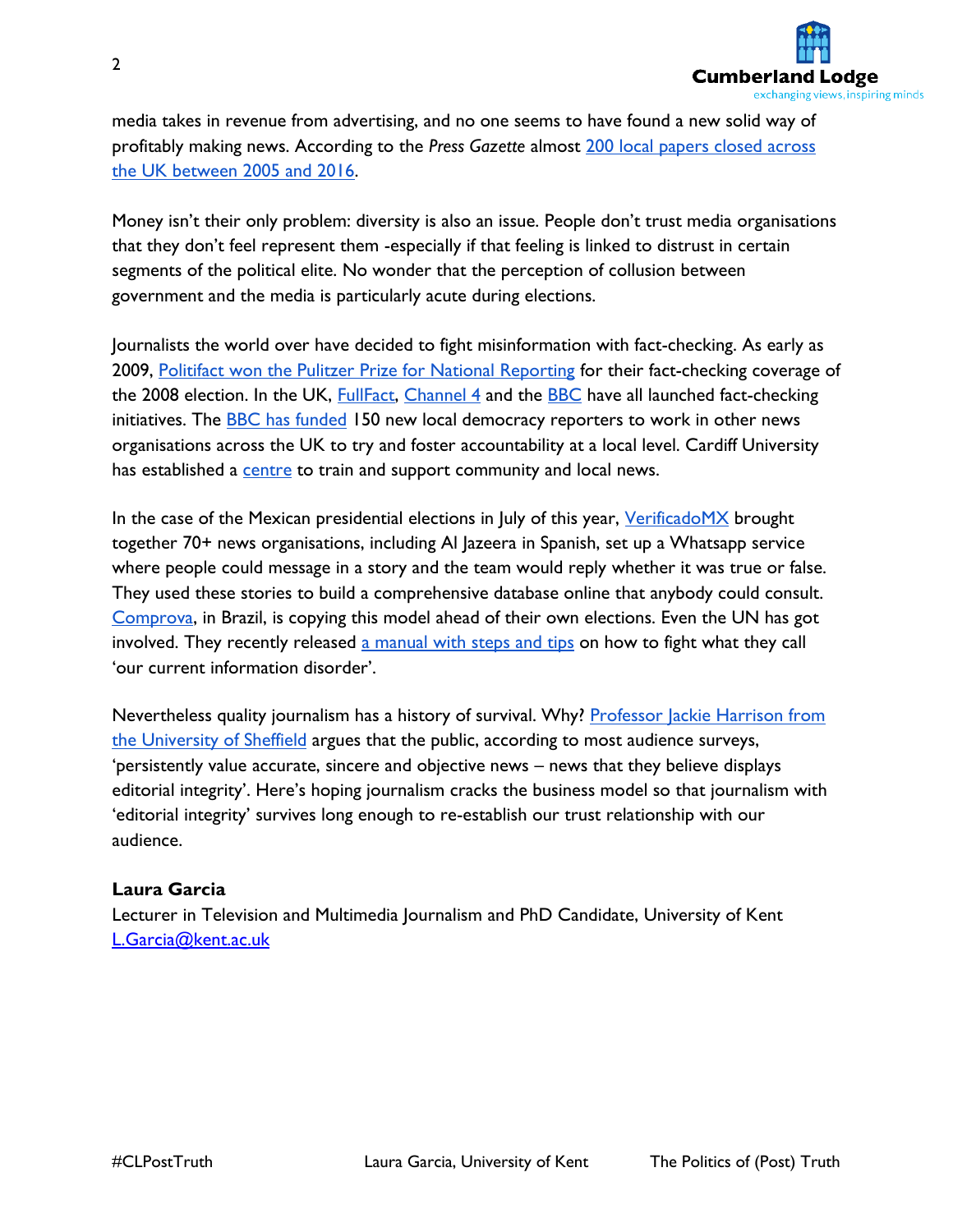

### **Want to know more?**

Katherine M. Grosser et al, '[Trust in Online Journalism](https://link.springer.com/chapter/10.1007/978-3-319-28059-2_3)', *Trust and Communication in a Digitalized World*, pp 53-73, Springer, February 2016 [Last accessed 3<sup>rd</sup> October 2018]

Nic Newman[,](https://reutersinstitute.politics.ox.ac.uk/risj-review/trust-misinformation-and-declining-use-social-media-news-digital-news-report-2018) *Trust, misinformation, and the declining use of social media for news: Digital News Report 2018*, Reuters Institute, 2018 [Last accessed 3<sup>rd</sup> October 2018]

Damian Tambini[,](http://eprints.lse.ac.uk/73015/) *[Fake news: public policy responses](http://eprints.lse.ac.uk/73015/)*, LSE Media Policy Project Series, 2017 [Last accessed 3<sup>rd</sup> October 2018]

Nikos Smyrnaios et al, *[The Impact of Cross-Check on Journalists and the Audience](https://firstdraftnews.org/wp-content/uploads/2017/11/Crosscheck_rapport_EN_1129.pdf/)*, CrossCheck, November 2017 [Last accessed 3<sup>rd</sup> October 2018]

Martin Moore and Gordon Ramsay, *[UK media coverage of the 2016 EU referendum campaign](https://www.kcl.ac.uk/sspp/policy-institute/CMCP/UK-media-coverage-of-the-2016-EU-Referendum-campaign.pdf)*, Centre for the Study of Media, Communication and Power, King's College London, May 2017 [Last accessed 3<sup>rd</sup> October 2018]

Federica Cherubini and Lucas Graves, '[The Rise of Fact-Checking Sites in Europe](https://reutersinstitute.politics.ox.ac.uk/our-research/rise-fact-checking-sites-europe)', *Digital News*  Project 2016, Reuters Institute, 2016 [Last accessed 3<sup>rd</sup> October 2018]

Claire Wardle and Hossein Derakhshan, 'Information Disorder: Towards an interdisciplinary [framework for research and policymaking](https://firstdraftnews.com/wp-content/uploads/2017/11/PREMS-162317-GBR-2018-Report-de%CC%81sinformation-1.pdf?x10232)', *Council of Europe Report*, October 2017 [Last accessed 3<sup>rd</sup> October 2018]

Janna Anderson and Lee Raine, *[The Future of Truth and Misinformation Online](http://www.pewinternet.org/2017/10/19/the-future-of-truth-and-misinformation-online/)*, The Pew Research Center, 19 October 2017 [Last accessed 3<sup>rd</sup> October]

[Journalism credibility: Strategies to restore trust](http://www.lse.ac.uk/media-and-communications/truth-trust-and-technology-commission/journalism-credibility), LSE, February 2018 [Last accessed 3<sup>rd</sup> October]

Jason Tanz, '[Journalism Fights for Survival in the Post-Truth Era](https://www.wired.com/2017/02/journalism-fights-survival-post-truth-era/)', *WIRED,* 14 February 2017 [Last accessed 3<sup>rd</sup> October]

Brad Scriber, ['Who decides what's true in politics? A history of the rise of political fact](https://www.poynter.org/news/who-decides-whats-true-politics-history-rise-political-fact-checking)[checking](https://www.poynter.org/news/who-decides-whats-true-politics-history-rise-political-fact-checking)', *Poynter*, 8 September 2016 [Last accessed 3rd October]

Heather Bryant, '[The universe of people trying to deceive journalists keeps expanding, and](http://www.niemanlab.org/2018/07/the-universe-of-people-trying-to-deceive-journalists-keeps-expanding-and-newsrooms-arent-ready/)  [newsrooms aren't ready'](http://www.niemanlab.org/2018/07/the-universe-of-people-trying-to-deceive-journalists-keeps-expanding-and-newsrooms-arent-ready/), Nieman Lab, 19 July 2018 [Last accessed 3<sup>rd</sup> October]

[Jackie](https://theconversation.com/fake-news-has-always-existed-but-quality-journalism-has-a-history-of-survival-95615) Harrison, '[Fake news has always existed, but quality journalism has a history of survival](https://theconversation.com/fake-news-has-always-existed-but-quality-journalism-has-a-history-of-survival-95615)', *The Conversation*, 3 May 2018 [Last accessed 3<sup>rd</sup> October]

James Ball, '[Distrust of social media is dragging traditional journalism down](https://www.theguardian.com/commentisfree/2018/jan/22/distrust-social-media-traditional-journalism-fake-news)', *The Guardian*, 22 January 2018 [Last accessed 3<sup>rd</sup> October]